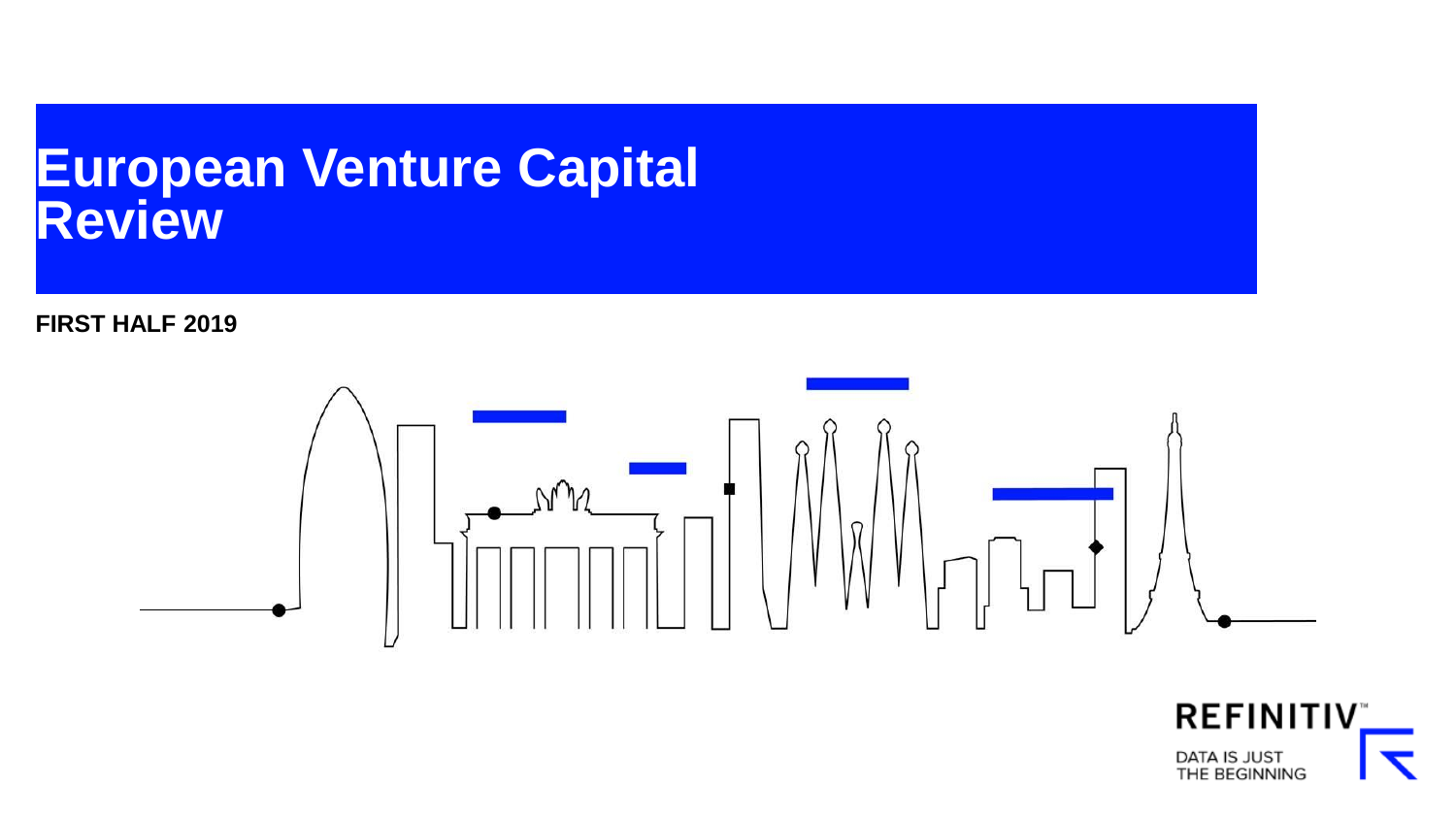### **Table of Contents**

| Europe's Venture Capital Market in H1 2019   | 3              |
|----------------------------------------------|----------------|
| $\epsilon$ Invested and # Companies Financed | 5              |
| <b>Top Venture Capital Rounds</b>            | $\overline{7}$ |
| Europe by Stage                              | 8              |
| <b>Top Venture Capital Investors</b>         | 9              |
| <b>Investment by Company Location</b>        | 10             |
| <b>Investor Type &amp; Nationality</b>       | 13             |
| European Dealmaking Abroad                   | 15             |
| <b>Investment by Company Sector</b>          | 16             |
| <b>Venture Capital Funds Raised</b>          | 18             |
| <b>Venture Capital Backed Exits</b>          | 19             |
| <b>Venture Capital Returns</b>               | 20             |
| <b>Explanatory Notes &amp; Contacts</b>      | 21             |



**REFINITIV** ⇱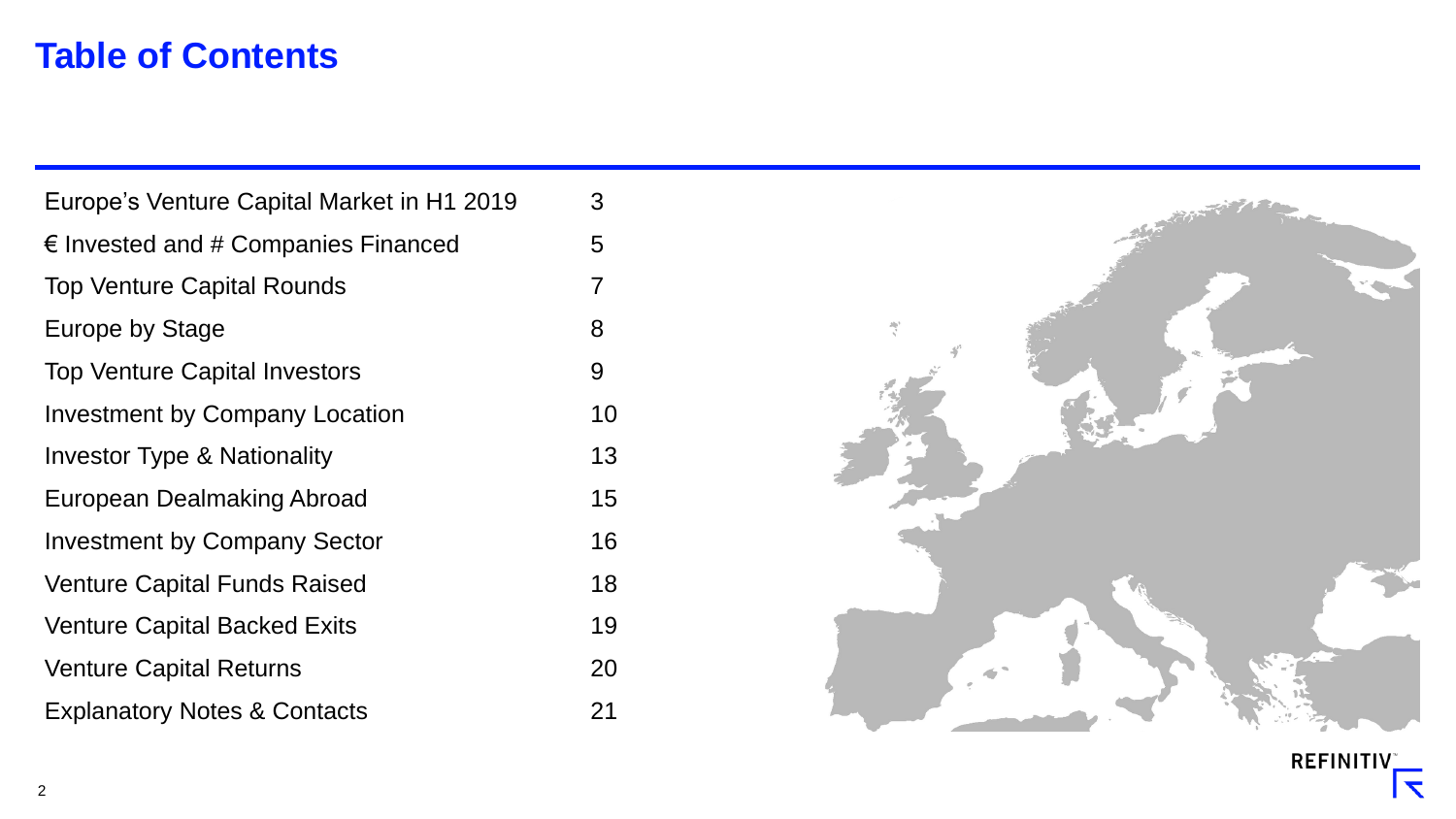### **European Venture Capital Market Activity in H1 2019**

#### *European VC Market Trends*

European venture capital funding continued its rapid pace through the end of the first half of 2019, with €10.6 billion invested across 683 rounds of financing. In dollar terms, this marked the strongest first half ever recorded, and investment sums were up 61% year-over-year. However, despite the continued strength in funding values, volumes were down 7% year-over-year, resulting in the slowest H1 since 2009. Perhaps explaining part of this was the fact that companies continued to receive financings later on in their lifecycle, as early stage rounds were down to 37% of all deals, the lowest share since 2010, and later stage rounds were up to 26%, a portion higher than any annual share ever recorded.

Leading the Top Rounds list for the first half remained the €1.1 billion funding round into OneWeb from Q1, a London-based satellite communications company, led by SoftBank with support by Qualcomm and Grupo Salinas. Other top deals newly added during the second quarter included food delivery service Deliveroo's €515 million investment led by Amazon with support from existing backers Greenoaks Capital, Fidelity Investments, and T. Rowe Price, as well as online tourism platform GetYourGuide, which secured a €433 million investment by an investor group including SoftBank's Vision Fund, Temasek, Lakestar, Korelya Capital, Heartcore Capital, and Swisscanto Invest.

The two most active investment firms during the half were both based in Paris. These were Bpifrance with 37 investments and Idinvest Partners with 23. Rounding out the remainder of the top five were three funds all based in the UK. These were Mercia Fund Managers with 16, Balderton Capital with 15, and Index Ventures with 14.

#### *European VC Investment Abroad*

European investment into non-European companies reached new heights in H1 2019, with local funds investing €8.3 billion across 459 rounds. This immense outlay was mainly thanks to the London-headquartered SoftBank Vision Fund, which dominated the Top Dealmaking Abroad list, participating in all five of the top rounds during the period. SoftBank alone invested €4.5 billion across 18 deals, including a €1.3 billion investment into China-based car selling marketplace Chehaoduo, as well as €1.3 billion into Singapore ride-sharing platform, Grab.

#### *European VC Fundraising Trends*

European venture capital funds raised a total of €4.8 billion across 40 fundraises during the half, down 4% from H1 2018 despite the €3.1 billion raised in Q2 alone marking the strongest individual quarter since 2001. The largest close in the period was Generation Investment Management's third Sustainable Solutions Fund, which raised €896 million.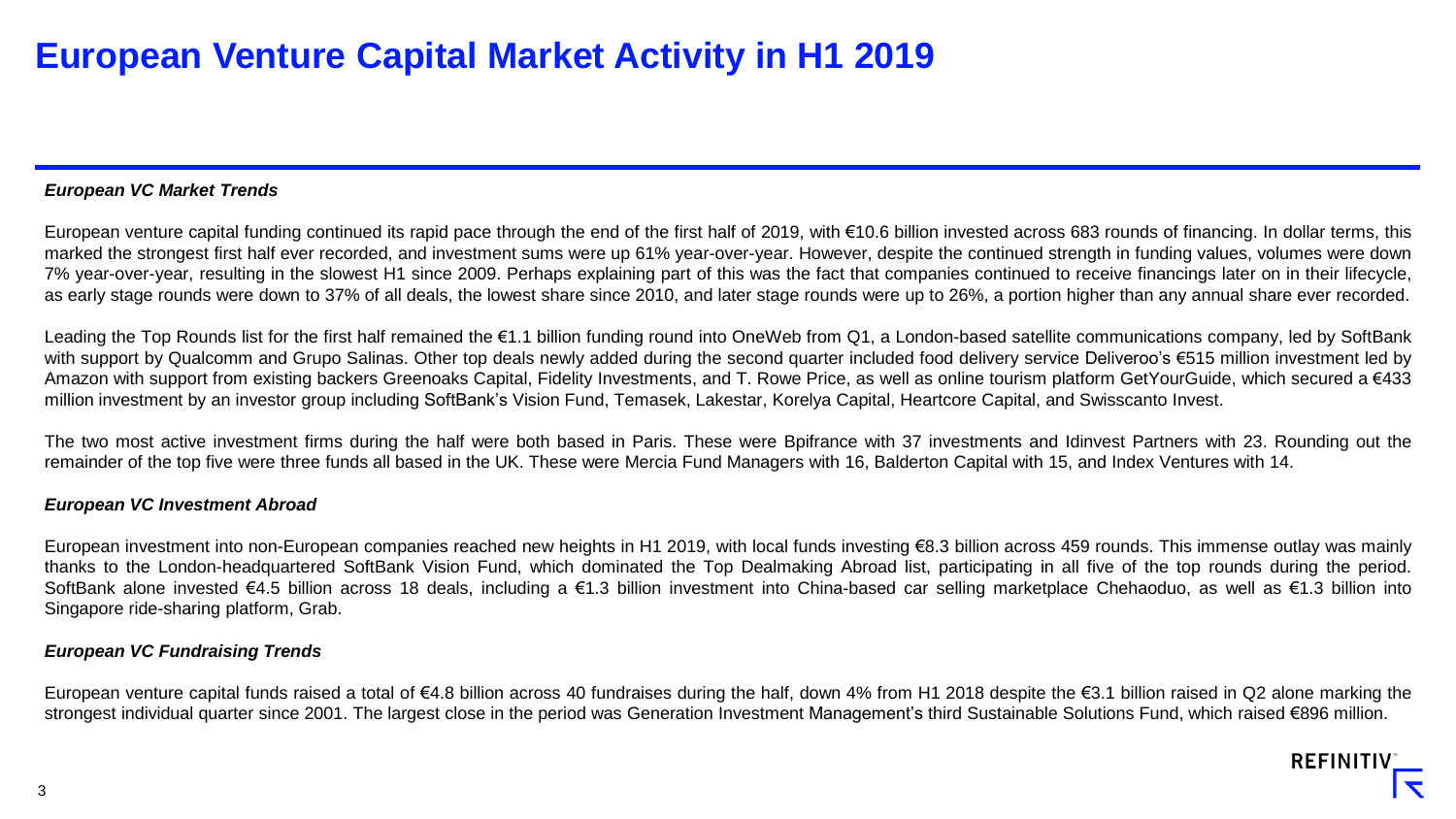### **European Venture Capital Market Activity in H1 2019**

#### *European VC Trends by Region*

Companies based within the UK received €4.3 billion of VC investment between January and June, a 100% increase from the same period a year ago. This increase in value mostly came as a result of companies based within London, which made up 150 of these rounds valued at €3,4 billion, or an 80% share of the nation's total volume.

France ranked second during the half, with 178 rounds completed during the period. This was down 15% from H1 2018, however total round values of €2.2 billion were up 58%. Companies based in Paris were involved in 73 of those, or 41% of the national volume.

Rounding out the top three, Germany saw 70 rounds valued €1.2 billion, which equates to volumes being down 35%, and values remaining relatively flat, just up 2%. Berlin's 35 deals valued at €910 million represented a 79% share of the nation's total investment.

#### *European VC Trends by Sector*

Driving the bulk of the increase in investment values, European IT companies raised €8.4 billion across 496 rounds during the half, up 86% from H1 2018 and just 11% shy of the total investment made during all twelve months of 2018.

Life Science and other healthcare-related companies received just €1.1 billion of financing during H1 across 91 rounds, representing a 11% share of all dollar flows during the period, down from their 21% in H1 2018 and 16% in H1 2017.

#### *European Fund Performance*

As overall investment activity continued to reach new heights, the performance of European venture capital funds improved alongside it. Published data provided by Cambridge Associates shows European venture capital funds with vintage years of 2000 or greater returned a since inception IRR of 7.8% as of the end of Q1 2019, up from a sinceinception IRR of only 3.3% back in 2014. These latest figures still lag slightly their U.S. VC counterparts, however European funds show a much wider performance margin separating them and their public market equivalents.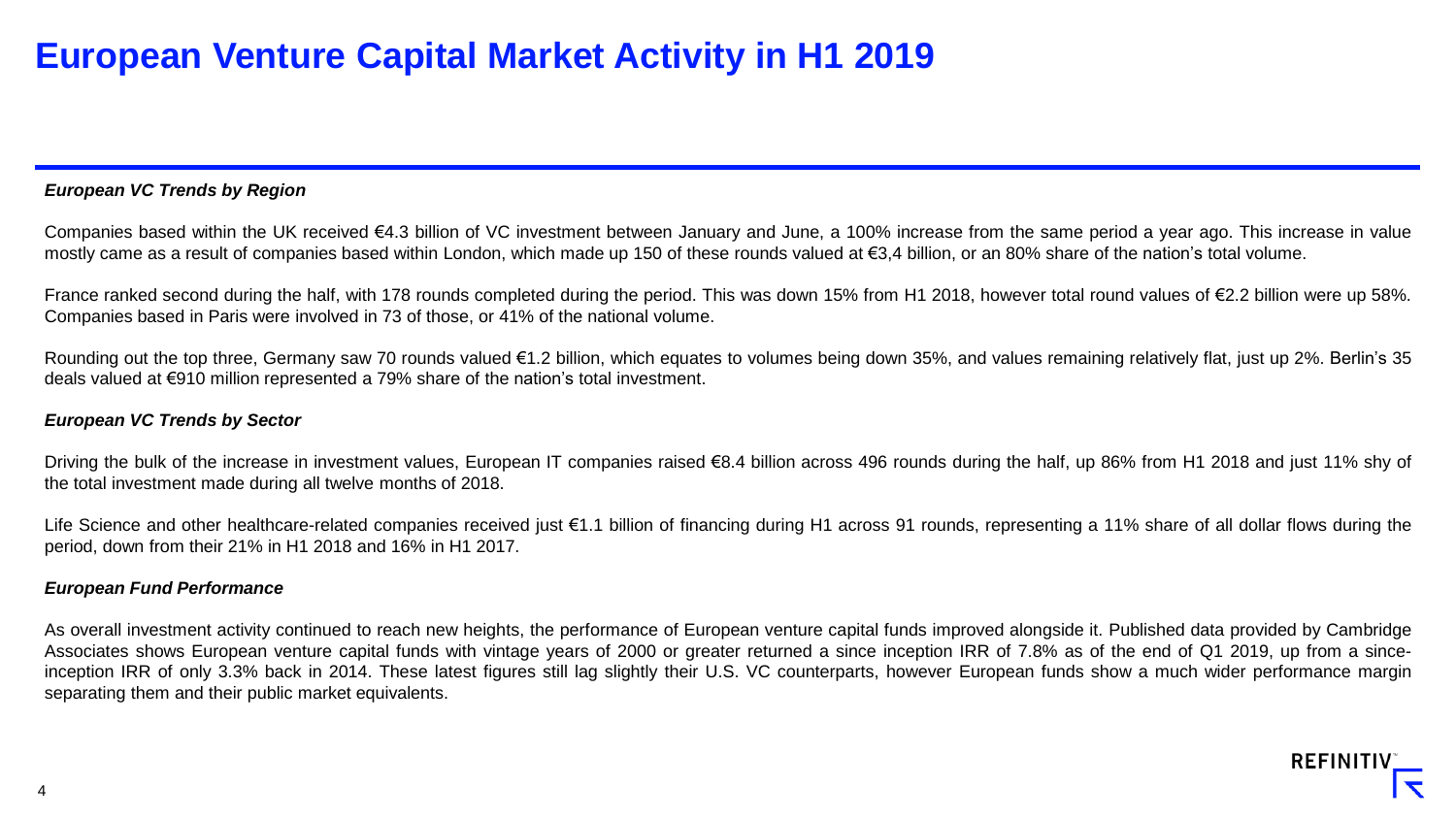#### **Historical Investment in European Companies: Venture Capital Round Values**

Continuing on the strength of the first quarter, European companies raised €10.6 billion of venture capital funding during the first six months of 2019, an increase of 61% year-over-year, and marking the strongest first half ever recorded.



**REFINITIV** ᅐ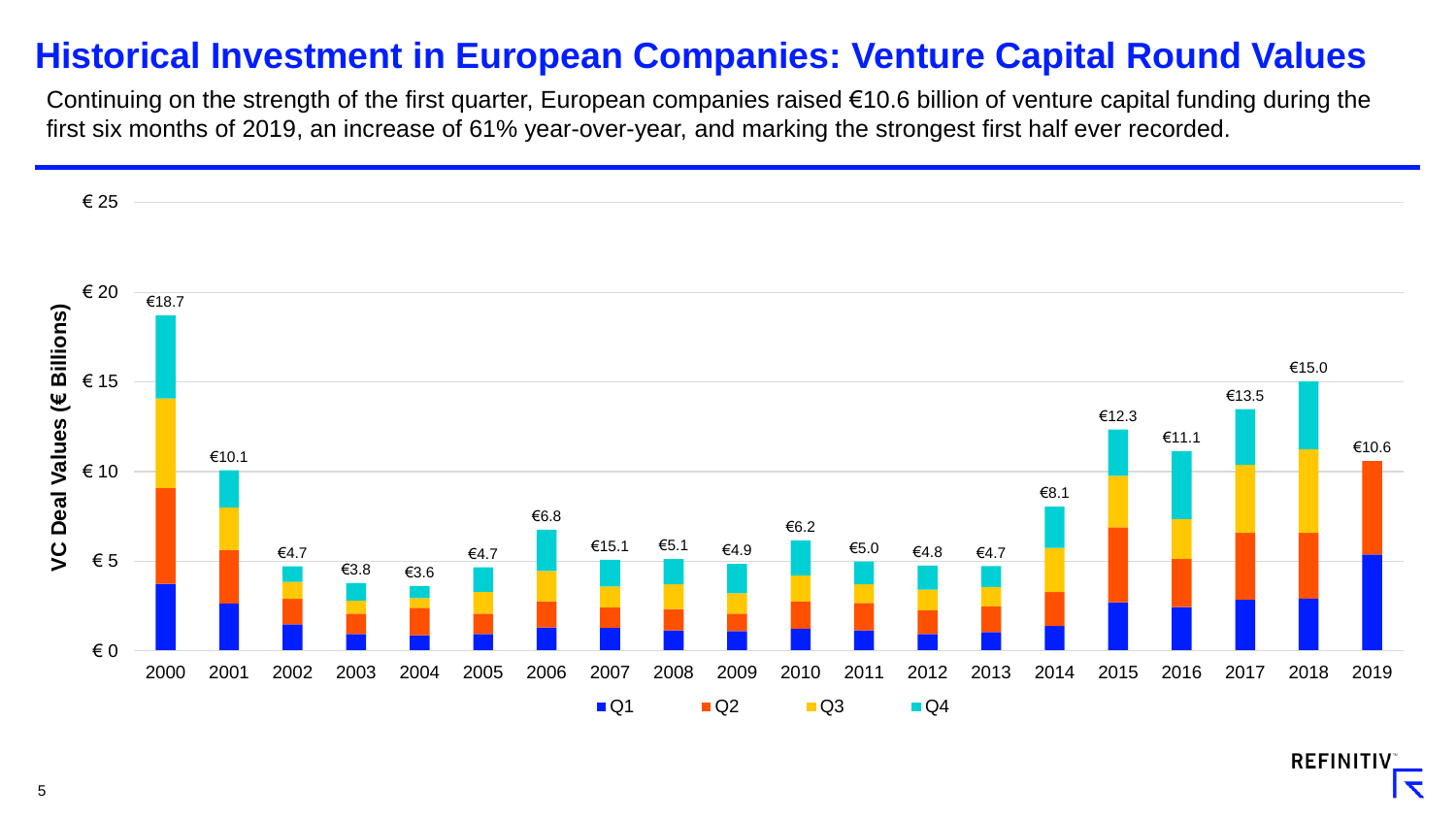#### **Historical Investment in European Companies: Venture Capital Deal Volumes**

Despite the record-breaking deal values in the period, deal volumes continued to decline in 2019 as only 683 rounds were completed in the first half. This was down 7% from H1 2018 and marked the slowest start to a year since 2009.

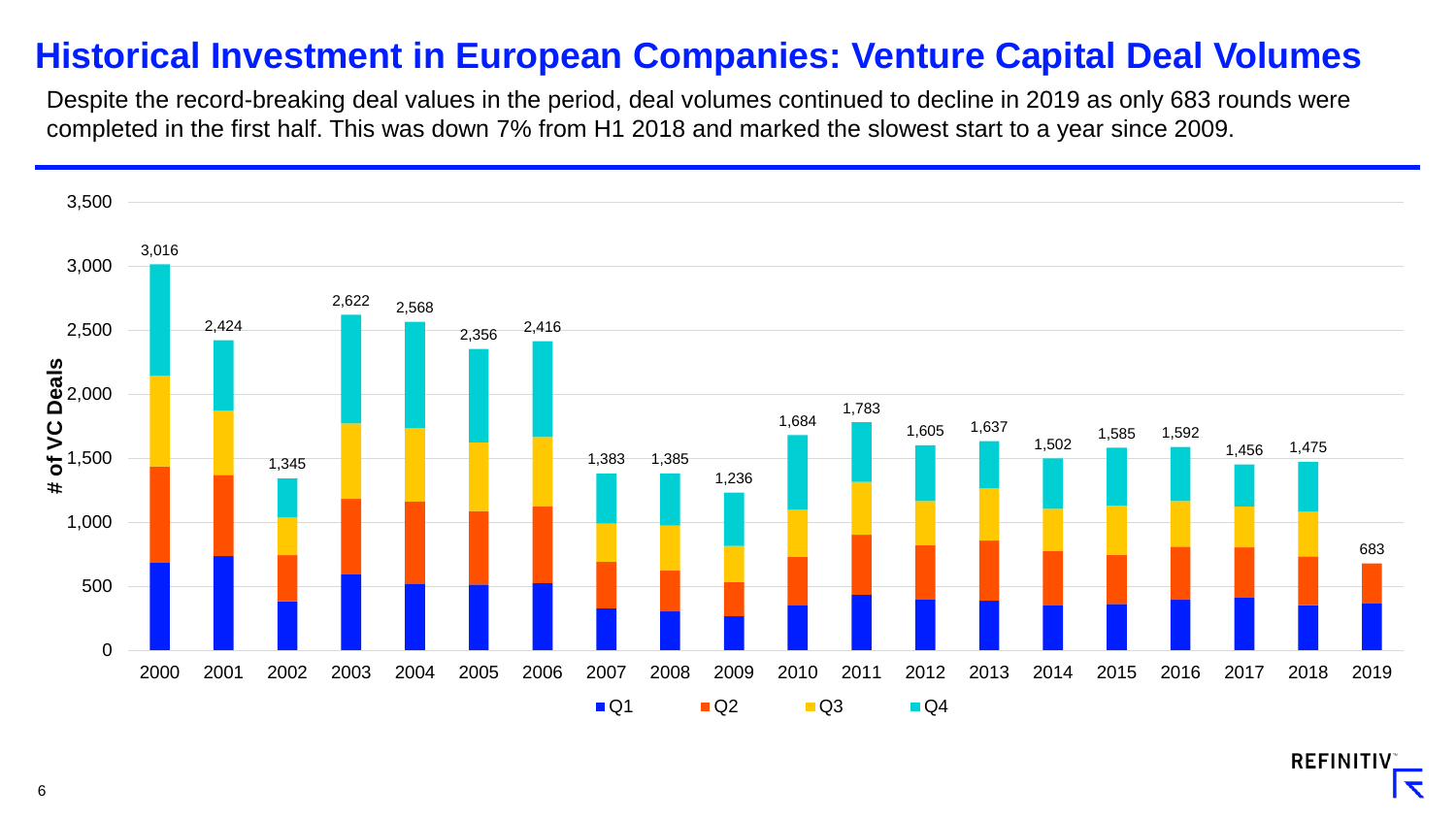#### **Top European Venture Capital Deals First Half 2019**

|                | <b>Portfolio Company</b> |                                   |                           |                             | <b>Investors</b>                                                                                                                                           |
|----------------|--------------------------|-----------------------------------|---------------------------|-----------------------------|------------------------------------------------------------------------------------------------------------------------------------------------------------|
| Rank           | <b>Company Name</b>      | <b>Deal Value</b><br>(€ Millions) | <b>Location</b>           | <b>Sector</b>               | <b>Investing Firms (Disclosed)</b>                                                                                                                         |
|                | <b>OneWeb</b>            | €1,102.7                          | London, United<br>Kingdom | Satellite Internet          | SoftBank Investment Advisers, Qualcomm Technologies, Grupo Salinas                                                                                         |
| $\overline{2}$ | <b>Deliveroo</b>         | €515.4                            | London, United<br>Kingdom | <b>Food Delivery</b>        | Amazon, Greenoaks Capital, Fidelity Investments, T. Rowe Price                                                                                             |
| $\mathbf{3}$   | <b>GetYourGuide</b>      | €433.2                            | Zurich,<br>Switzerland    | <b>Tourism Platform</b>     | SoftBank Vision Fund, Temasek, Lakestar, Korelya Capital, Heartcore<br>Capital, Swisscanto Invest                                                          |
| 4              | <b>TransferWise</b>      | €261.8                            | London, United<br>Kingdom | <b>Money Transfers</b>      | Lead Edge Capital, Lone Pine Capital, Vitruvian Partners, BlackRock,<br>Andreessen Horowitz, Baillie Gifford                                               |
| $5\phantom{1}$ | <b>N26</b>               | €259.9                            | Berlin, Germany           | <b>Financial Technology</b> | Insight Partners, GIC, Allianz X, Earlybird Venture Capital                                                                                                |
| 6              | <b>Checkout</b>          | €205.8                            | London, United<br>Kingdom | <b>Payment Processing</b>   | Insight Partners, Mail.Ru Group, GIC, Blossom Capital, Endeavor<br>Global                                                                                  |
| $\overline{7}$ | <b>Doctolib</b>          | €150.0                            | Paris, France             | <b>Healthcare Booking</b>   | General Atlantic, Accel, Bpifrance, Eurazeo, Kernel                                                                                                        |
| 8              | Glovo                    | €150.0                            | Barcelona, Spain          | <b>Delivery Services</b>    | Lakestar, Drake QSR, Korelya Capital, Idinvest Partners                                                                                                    |
| 9              | <b>Monzo Bank</b>        | €126.2                            | London, United<br>Kingdom | <b>Digital Banking</b>      | Y Combinator, Accel Partners, General Catalyst, Goodwater Capital,<br>Orange Digital Ventures, Passion Capital, Latitude, Thrive Capital,<br><b>Stripe</b> |
| 10             | <b>Wolt Enterprises</b>  | €116.0                            | Helsinki, Finland         | <b>Food Delivery</b>        | ICONIQ Capital, 83North, EQT, Highland Capital Partners, Lifeline<br>Ventures<br><b>REFINITIV</b>                                                          |

 $\blacktriangledown$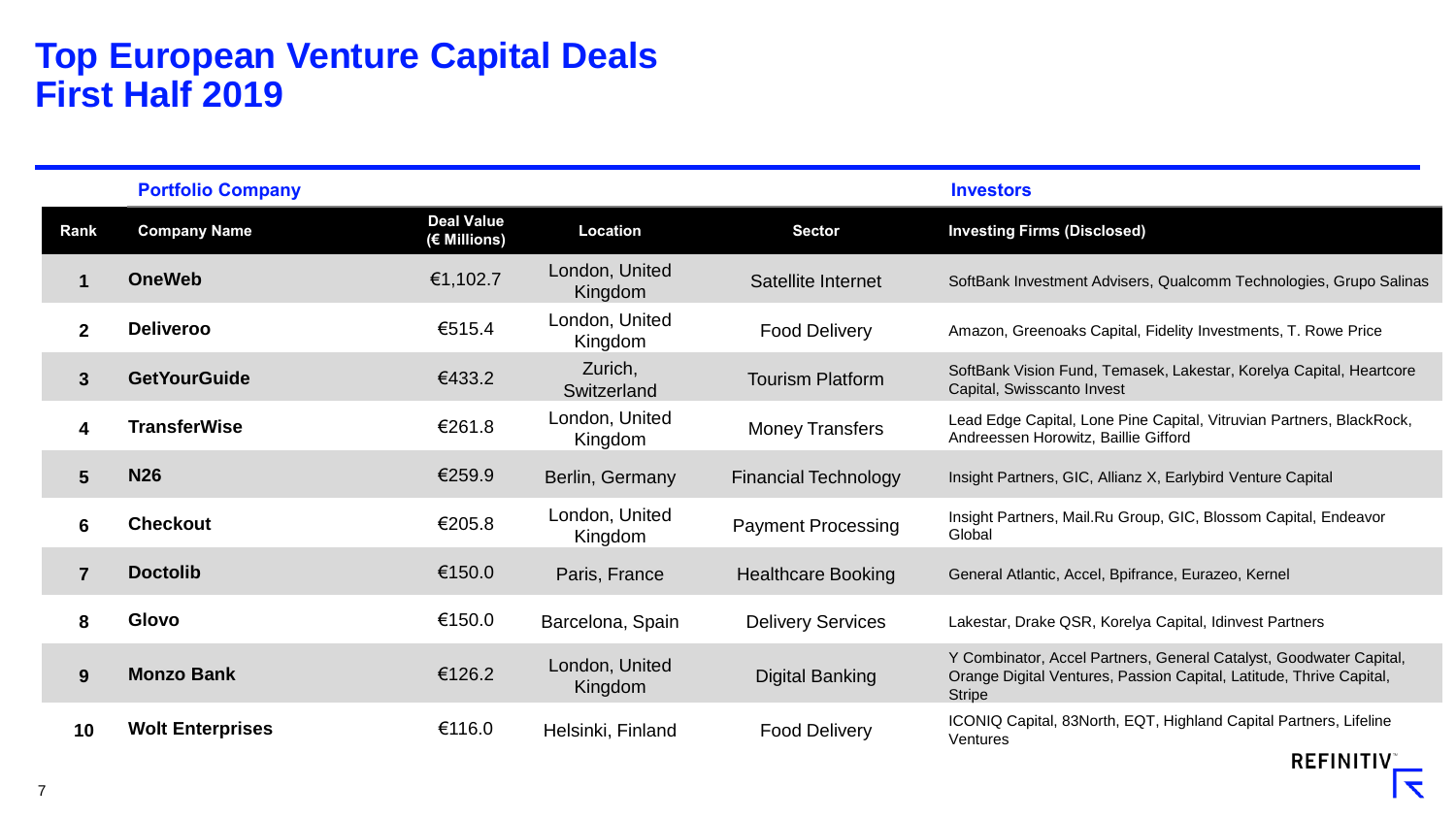### **Venture Capital Deal Volumes by Stage**

There were 252 early stage deals in H1 2019 which represented a 37% share of overall deal volumes, down from a 45% share seen throughout all twelve months of 2018 and a portion lower than any annual share since 2010.

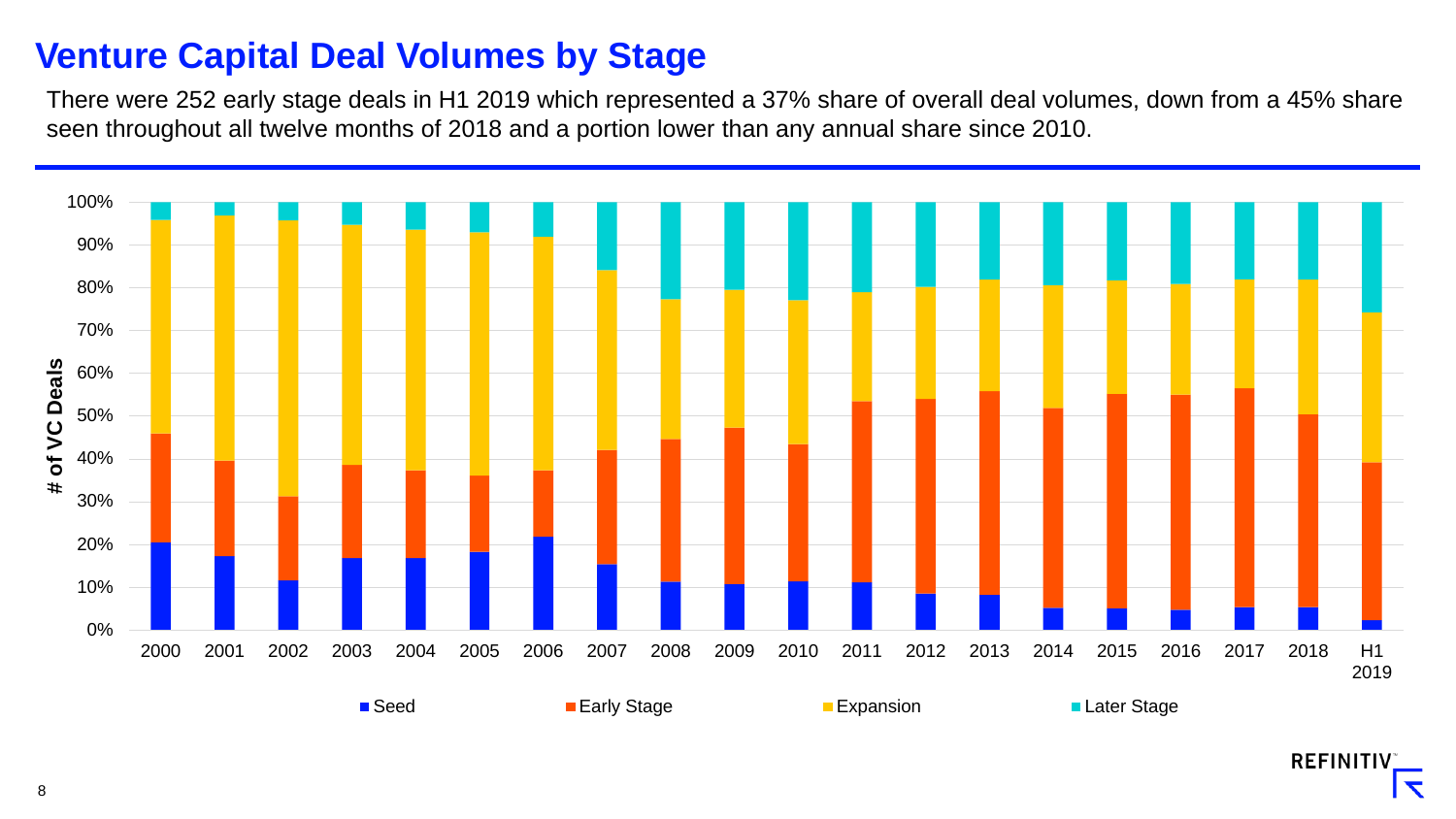#### **Most Active Venture Capital Investors in European Companies First Half 2019**

| Rank           | <b>Firm Name</b>            | # of Rounds | <b>Estimated Investment</b><br>(€ Millions) | Location                              |
|----------------|-----------------------------|-------------|---------------------------------------------|---------------------------------------|
|                | <b>Bpifrance</b>            | 37          |                                             | €141.1 Paris, France                  |
| $\overline{2}$ | <b>Idinvest Partners</b>    | 23          |                                             | €184.0 Paris, France                  |
| 3              | <b>Mercia Fund Managers</b> | 16          |                                             | €16.3 Henley-in-Arden, United Kingdom |
| $\overline{4}$ | <b>Balderton Capital</b>    | 15          | €97.1                                       | London, United Kingdom                |
| 5              | <b>Index Ventures</b>       | 14          |                                             | €128.9 London, United Kingdom         |
| 6              | High-Tech Gründerfonds      | 14          | €5.7                                        | Bonn, Germany                         |
|                | LocalGlobe                  | 13          |                                             | €45.6 London, United Kingdom          |
| 8              | Accel                       | 11          |                                             | €88.6 Palo Alto, United States        |
| 9              | <b>M Capital Partners</b>   | 10          |                                             | €124.5 Toulouse, France               |
| 10             | <b>Kima Ventures</b>        | 10          |                                             | €17.6 Paris, France                   |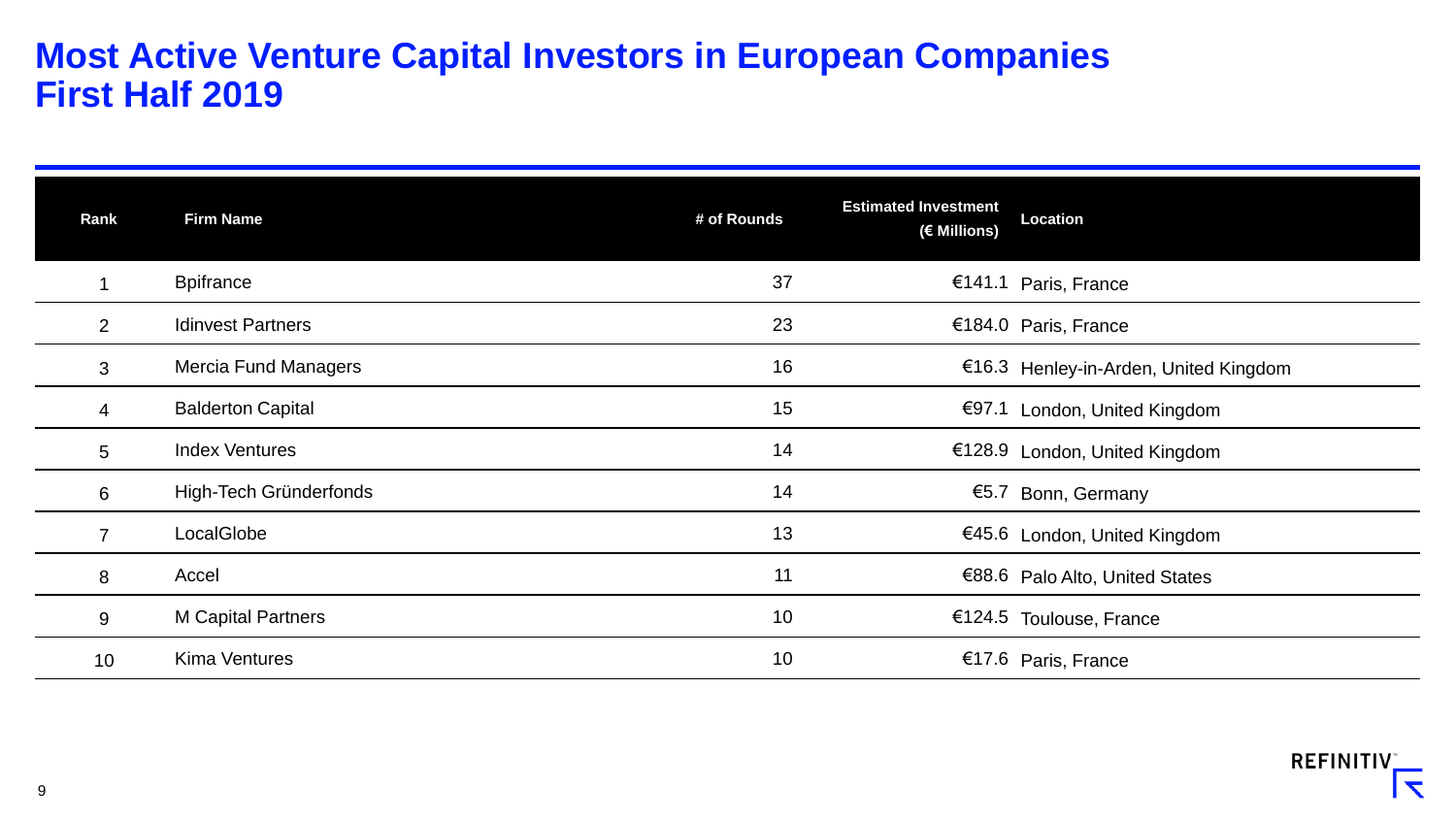### **European Venture Capital Investment by Region**

Western Europe secured 87% of all VC funding and 87% of all deals in the first six months of 2019. Companies located within Southern and Eastern Europe together received 11% of total funding during the period, down from 15% in H1 2018.



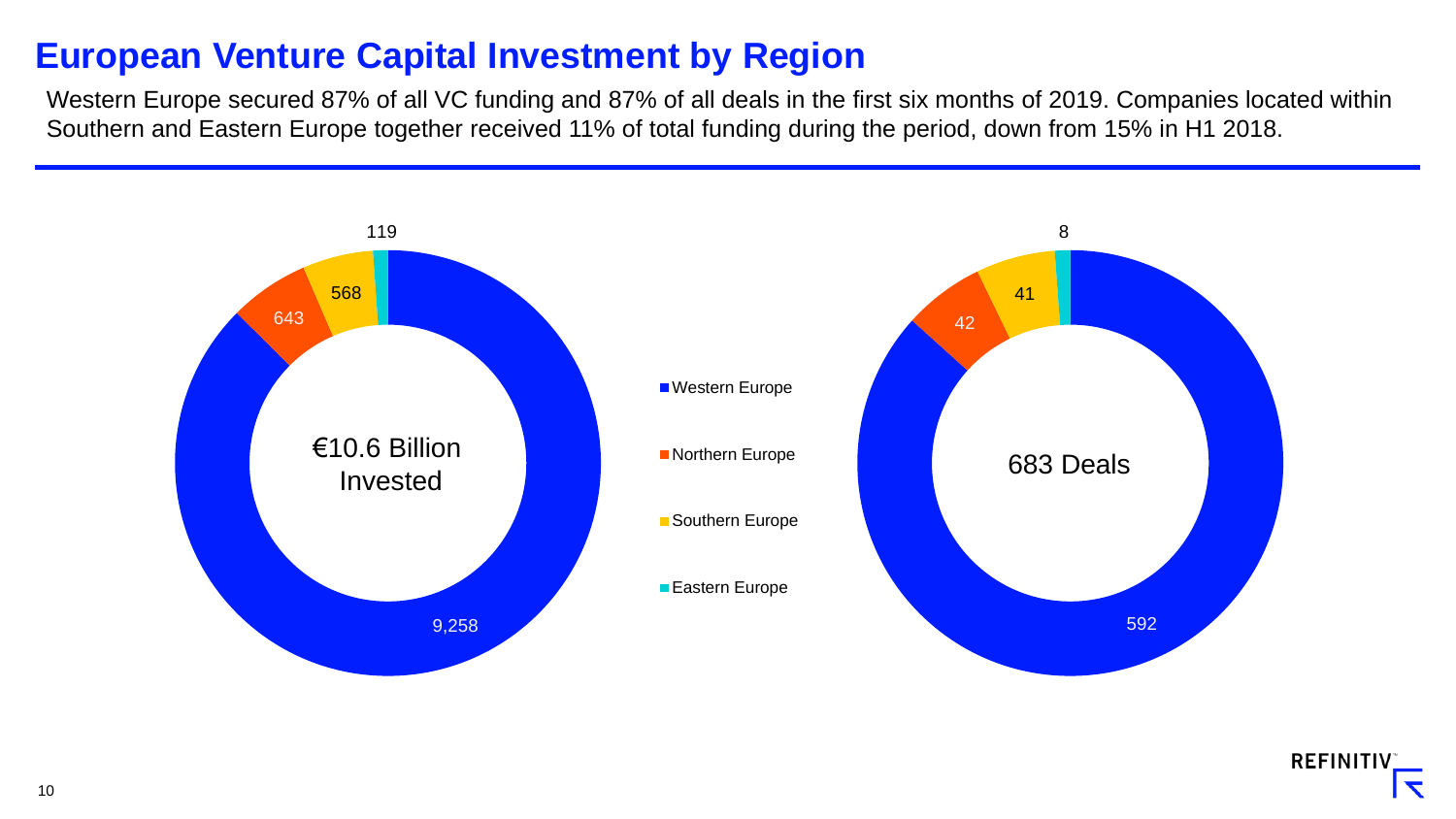### **European Venture Capital Rankings, by Nation**

#### **European Rankings – First Half 2019**

| Rank           | <b>Nation</b>      | # of Deals<br>H1 2019 | # of Deals<br>H1 2018 | % Change                    | <b>Round Values</b><br>(€ Millions)<br>H1 2019 | <b>Round Values</b><br>(€ Millions)<br>H1 2018 | % Change                    |
|----------------|--------------------|-----------------------|-----------------------|-----------------------------|------------------------------------------------|------------------------------------------------|-----------------------------|
|                | United Kingdom     | 268                   | 258                   | ▲3.9%                       | 4,256.1                                        | 2,130.3                                        | ▲99.8%                      |
| $\overline{2}$ | France             | 178                   | 209                   | $\blacktriangledown$ -14.8% | 2,243.2                                        | 1,418.4                                        | ▲58.2%                      |
| 3              | Germany            | 70                    | 108                   | $\blacktriangledown$ -35.2% | 1,153.9                                        | 1,132.6                                        | $\triangle$ 1.9%            |
| 4              | Switzerland        | 20                    | 24                    | $\blacktriangledown$ -16.7% | 906.9                                          | 292.8                                          | ▲209.7%                     |
| 5              | Spain              | 15                    | 13                    | $\triangle$ 15.4%           | 390.7                                          | 294.8                                          | ▲32.6%                      |
| 6              | <b>Belgium</b>     | 19                    | 17                    | ▲11.8%                      | 363.9                                          | 229.9                                          | ▲58.3%                      |
|                | Sweden             | 14                    | 14                    |                             | 239.4                                          | 130.6                                          | ▲83.4%                      |
| 8              | Denmark            | 13                    | 13                    |                             | 184.4                                          | 125.1                                          | ▲47.4%                      |
| 9              | Finland            | 9                     | 14                    | $\blacktriangledown$ -35.7% | 149.6                                          | 187.3                                          | $\blacktriangledown$ -20.1% |
| 10             | Ireland            | 20                    | 15                    | ▲33.3%                      | 148.0                                          | 218.0                                          | $\blacktriangledown$ -32.1% |
| 11             | Italy              | 17                    | 12                    | ▲41.7%                      | 145.7                                          | 104.1                                          | ▲40.0%                      |
| 12             | <b>Netherlands</b> | 11                    | 17                    | $\blacktriangledown$ -35.3% | 105.1                                          | 77.4                                           | ▲35.8%                      |
| 13             | Poland             | 4                     | 6                     | $\blacktriangledown$ 33.3%  | 92.9                                           | 11.0                                           | ▲746.0%                     |
| 14             | Luxembourg         |                       |                       | $\blacksquare$              | 55.0                                           | 1.5                                            | ▲3,566.7%                   |
| 15             | Norway             | 4                     | 4                     |                             | 51.1                                           | 42.6                                           | ▲20.2%                      |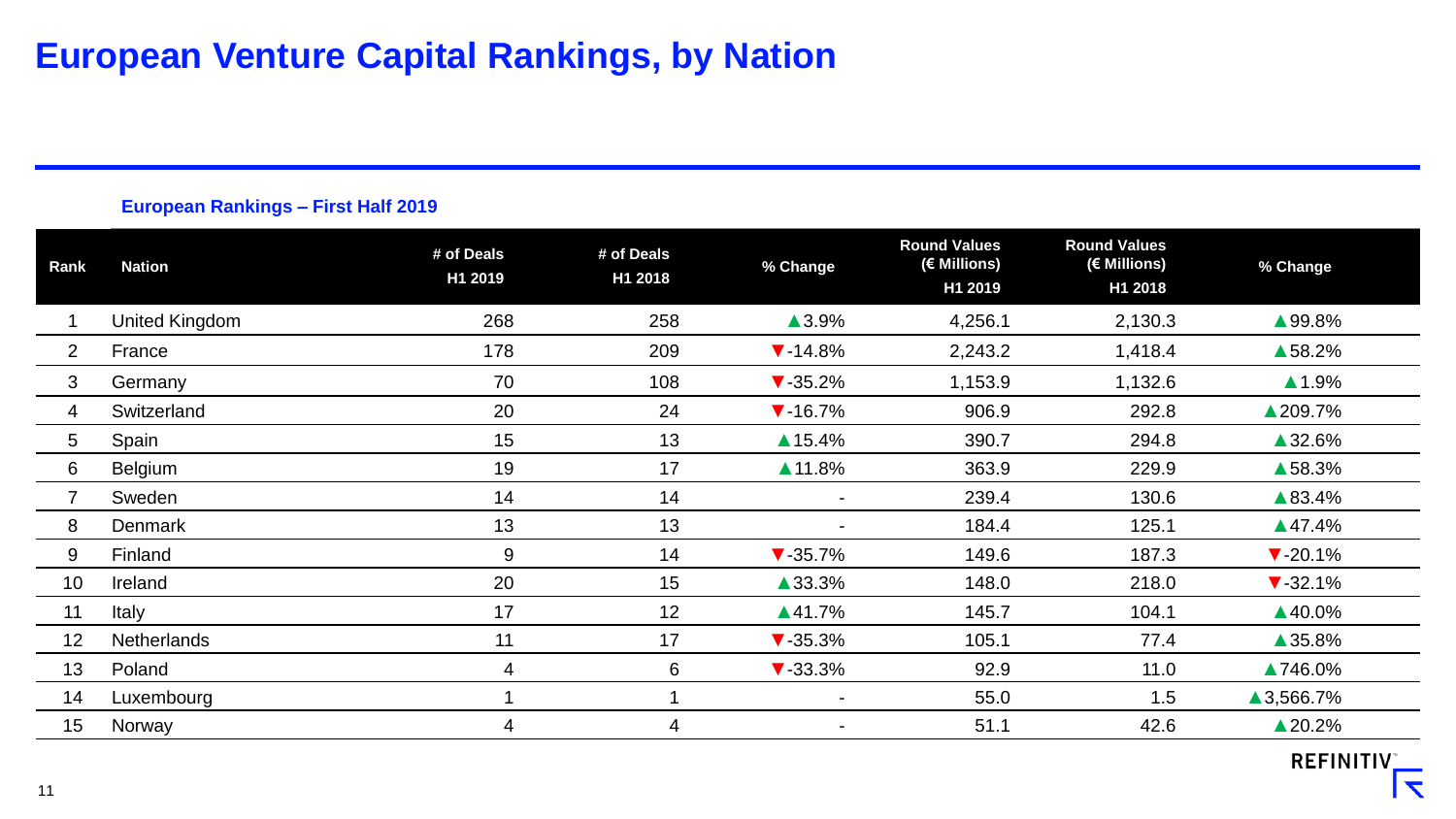### **European Venture Capital Rankings, by City**

#### **European Rankings – First Half 2019**

| Rank           | <b>Metro Region</b> | # of<br><b>Rounds</b> | Year-Over-Year<br><b>Change in # of Rounds</b> | <b>Round Values</b><br>(€ Millions) | Year-Over-Year<br>Change in € Invested |
|----------------|---------------------|-----------------------|------------------------------------------------|-------------------------------------|----------------------------------------|
| 1              | London              | 150                   | ▲23.0%                                         | 3,385.7                             | ▲210.3%                                |
| 2              | Paris               | 73                    | $\blacktriangledown$ -19.8%                    | 1,473.8                             | ▲82.4%                                 |
| 3              | <b>Berlin</b>       | 35                    | $\blacktriangledown$ -32.7%                    | 910.2                               | ▲34.8%                                 |
| 4              | Cambridge           | 20                    | ▲33.3%                                         | 188.0                               | $\blacktriangledown$ -15.7%            |
| 5              | <b>Dublin</b>       | 13                    | ▲44.4%                                         | 64.9                                | $\blacktriangledown$ -67.3%            |
| 6              | Stockholm           | 11                    | ▲10.0%                                         | 228.9                               | ▲210.2%                                |
| $\overline{7}$ | Munich              | 10                    | $\blacktriangledown$ -50.0%                    | 76.9                                | $\blacktriangledown$ 46.9%             |
| 8              | <b>Barcelona</b>    | 9                     |                                                | 293.8                               | ▲347.0%                                |
| 9              | Manchester          | 7                     | $\blacktriangledown$ -22.2%                    | 25.3                                | ▲201.1%                                |
| 10             | Copenhagen          | 5                     | $\blacktriangledown$ -50.0%                    | 168.2                               | ▲73.9%                                 |
| 11             | Helsinki            | 5                     | ▲25.0%                                         | 130.2                               | ▲207.8%                                |
| 12             | <b>Belfast</b>      | 5                     | ▲66.7%                                         | 16.9                                | ▲154.2%                                |
| 13             | <b>Bristol</b>      | 5                     | ▲400.0%                                        | 16.2                                | ▲223.4%                                |
| 14             | Zurich              | $\overline{4}$        | $\blacktriangledown$ -55.6%                    | 557.0                               | ▲907.1%                                |
| 15             | Amsterdam           | 4                     | $\blacktriangledown$ -55.6%                    | 44.1                                | ▲61.8%                                 |



**REFINITIV** 

 $\overline{\phantom{0}}$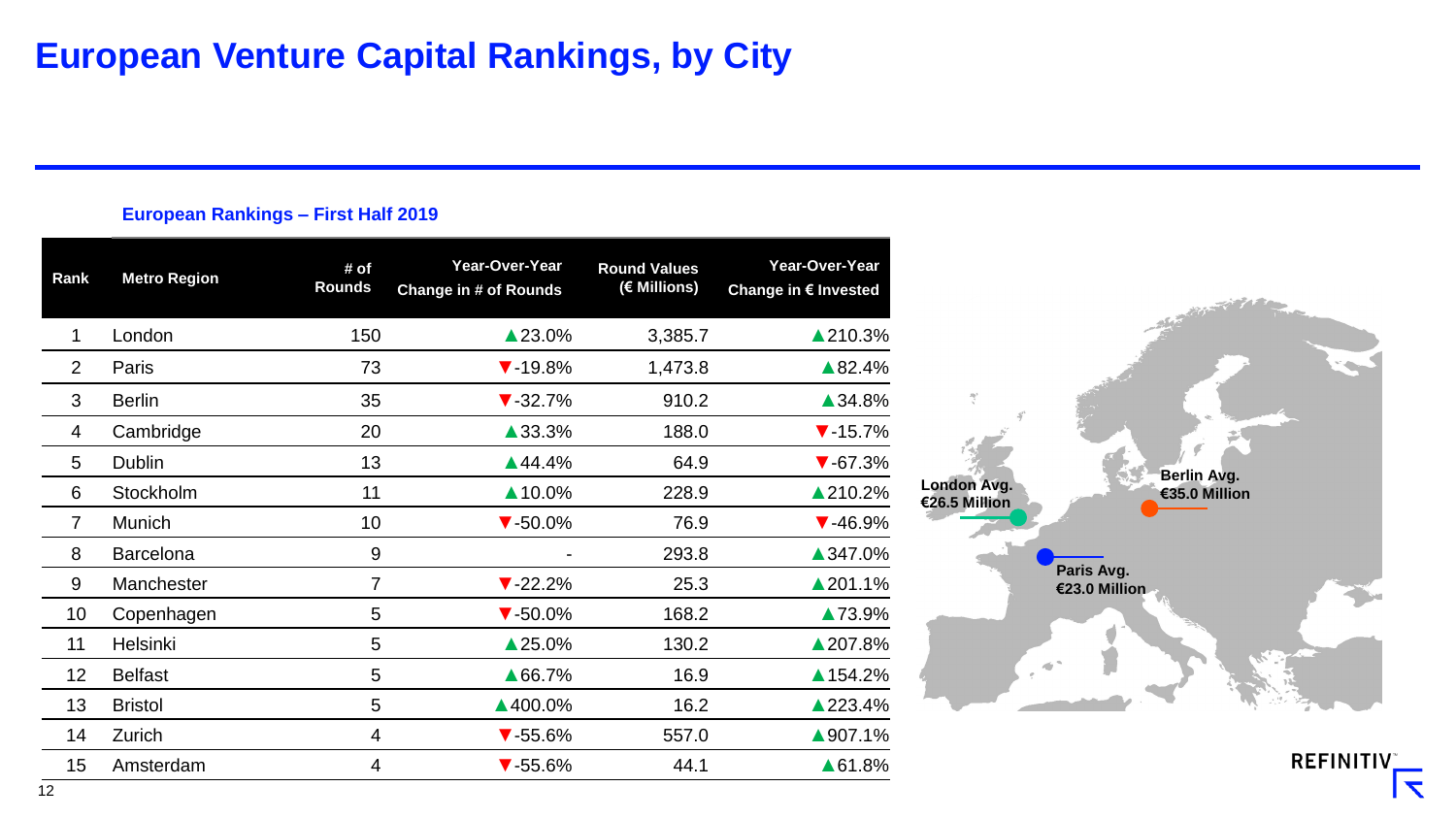## **Venture Capital Investment by Origin of Capital**

Corporate VC funds were responsible for 19% of total investment in H1 2019, up from a share of 12% throughout the entirety of 2018. Funds based within the Americas supplied 31% of all equity during the half, a share not seen since 2001.

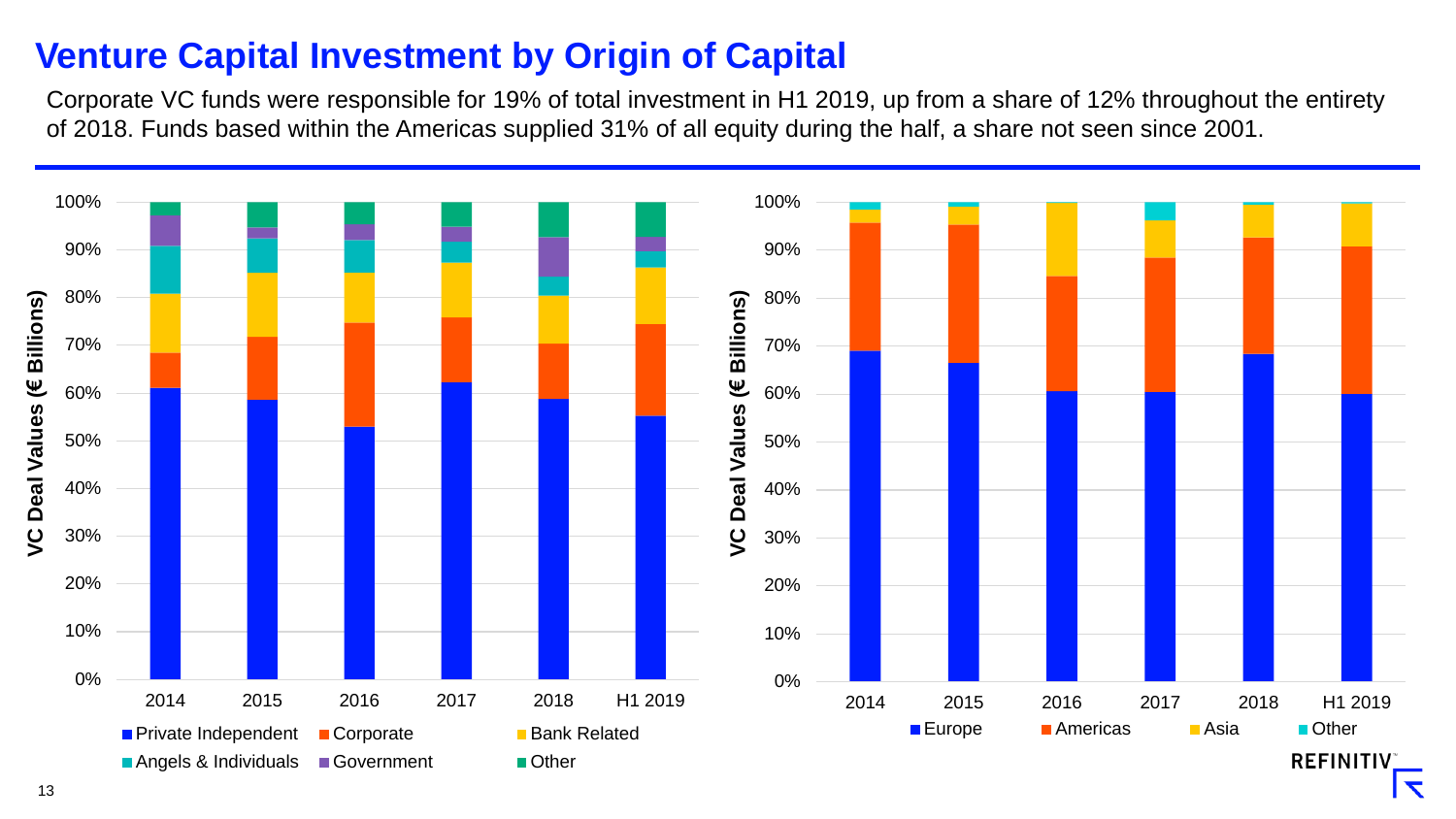#### **Venture Capital to European Companies from Non-European Investors**

Investment by United States-based funds accounted for 27% of all disclosed VC investment in European companies, the highest share of any nation including those within Europe. Other non-European investors accounted for 40% of all activity.

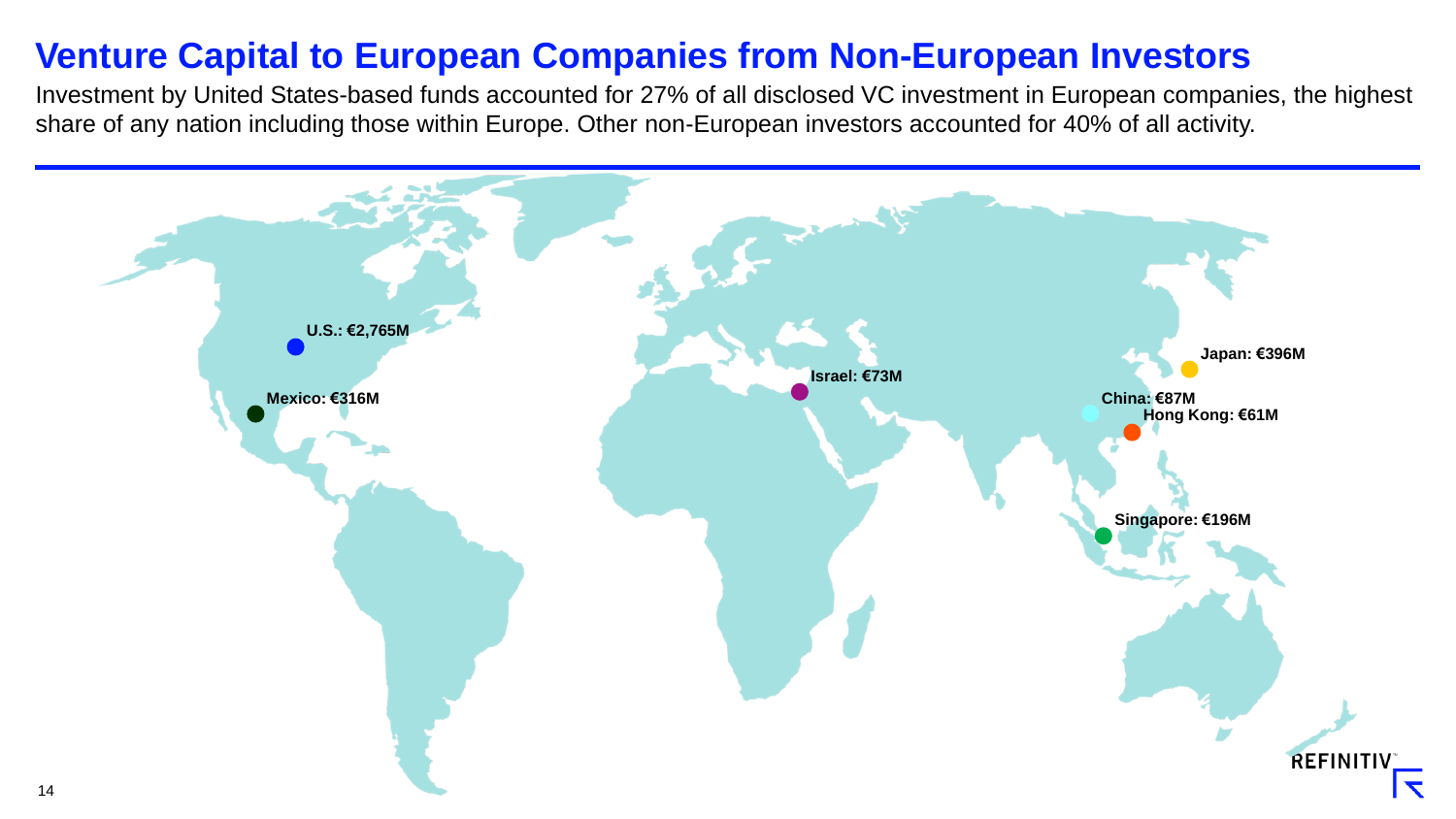#### **European Dealmaking Abroad**

European funds invested €8.3 billion in 459 non-European companies during the first six months of the year, up 79% from the amount invested during the same period a year ago.

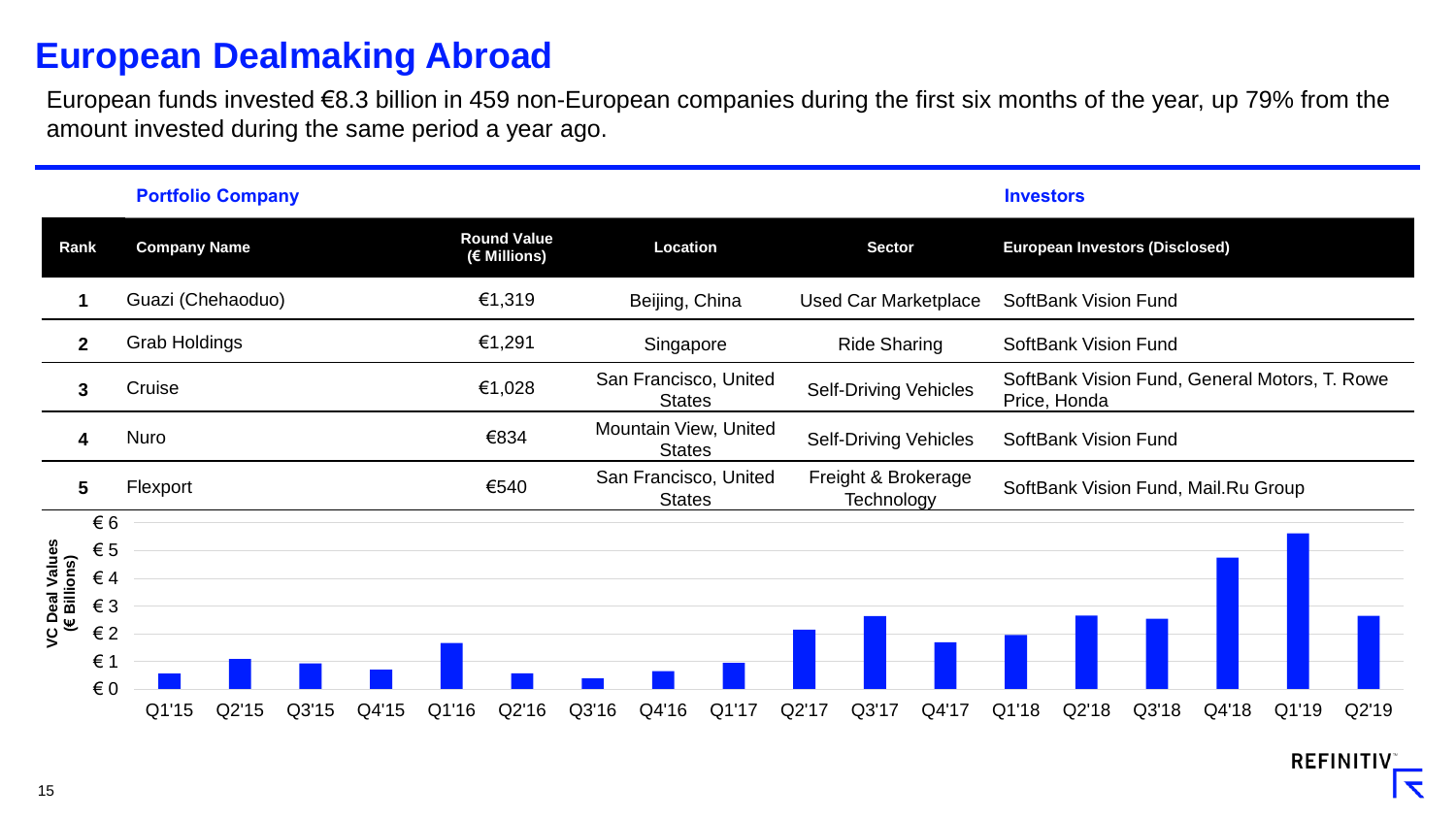#### **Venture Capital by Sector**

IT investment grew 87% year-over-year with €8.4 billion of financings during H1, representing an 80% share of all VC. This was up from the 63% seen throughout the twelve months of 2018 and 69% seen in 2017.

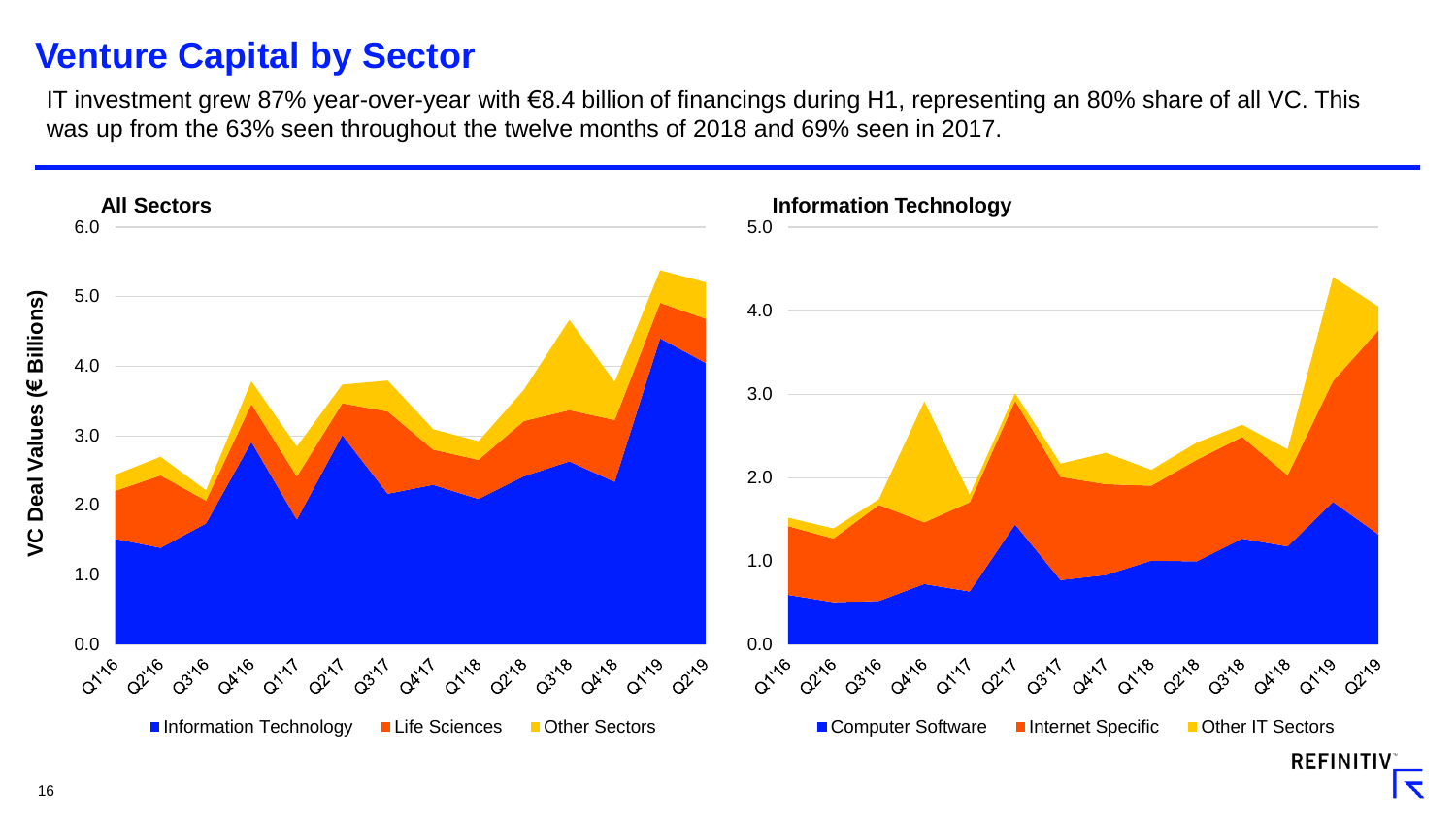#### **Venture Capital by Sector**

Life sciences companies received €1.1 billion throughout the first six months of the year, down 15% from H1 2018. Cleantech companies received €160 million in the period, up 86% from 2018.

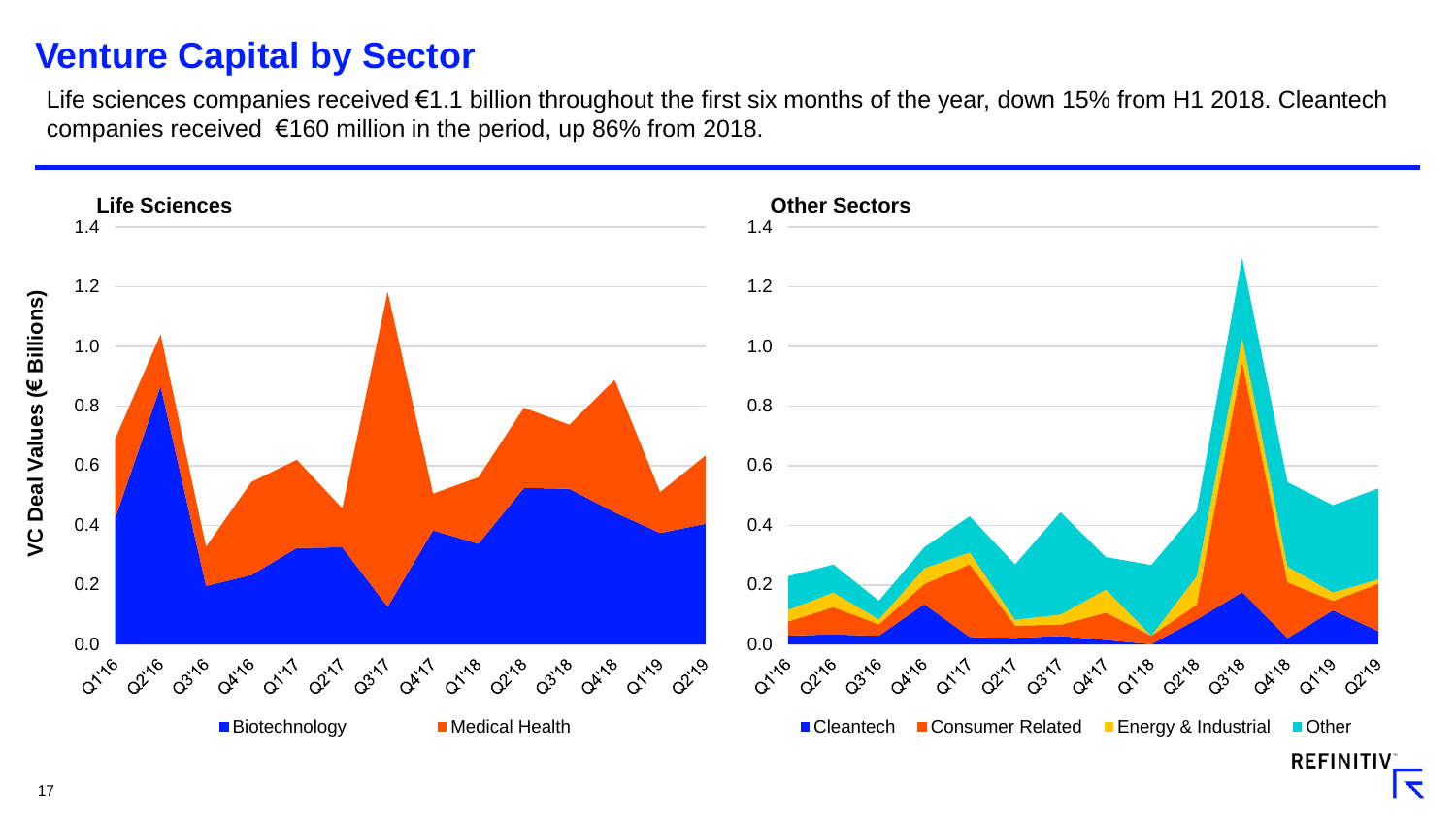#### **European Venture Capital Fundraising**

A total of €4.8 billion was raised by 40 European VC funds in H1 2019. The second quarter alone saw €3.1 billion raised, the most in an individual quarter since 2001.



 $\blacktriangledown$ 

18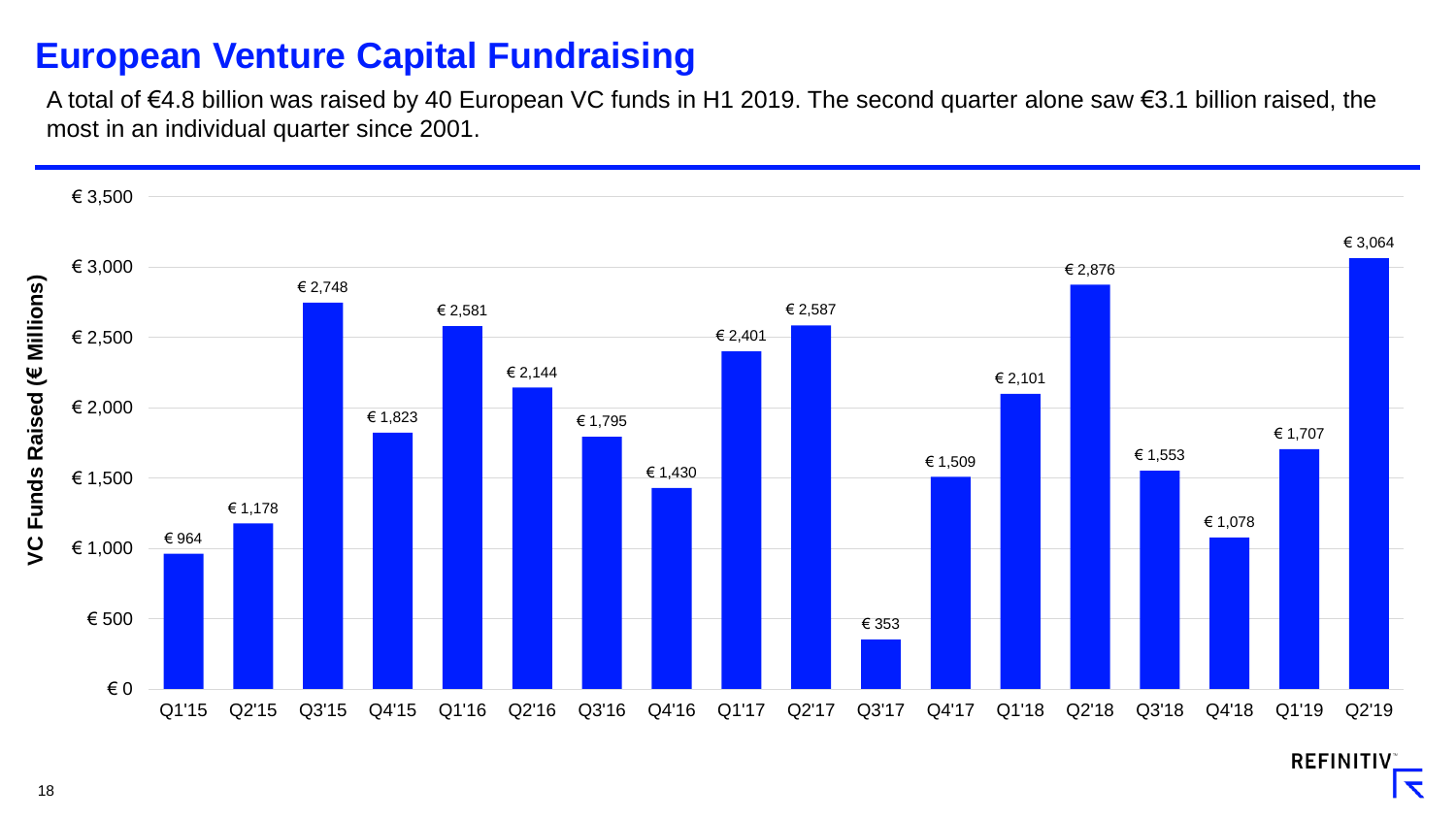### **European VC Backed Exits, First Half 2019**

European VC-backed company exit volumes continued to trend downwards, with just 50 completed exits during the first six months of 2019, down 18% from activity levels a year prior.

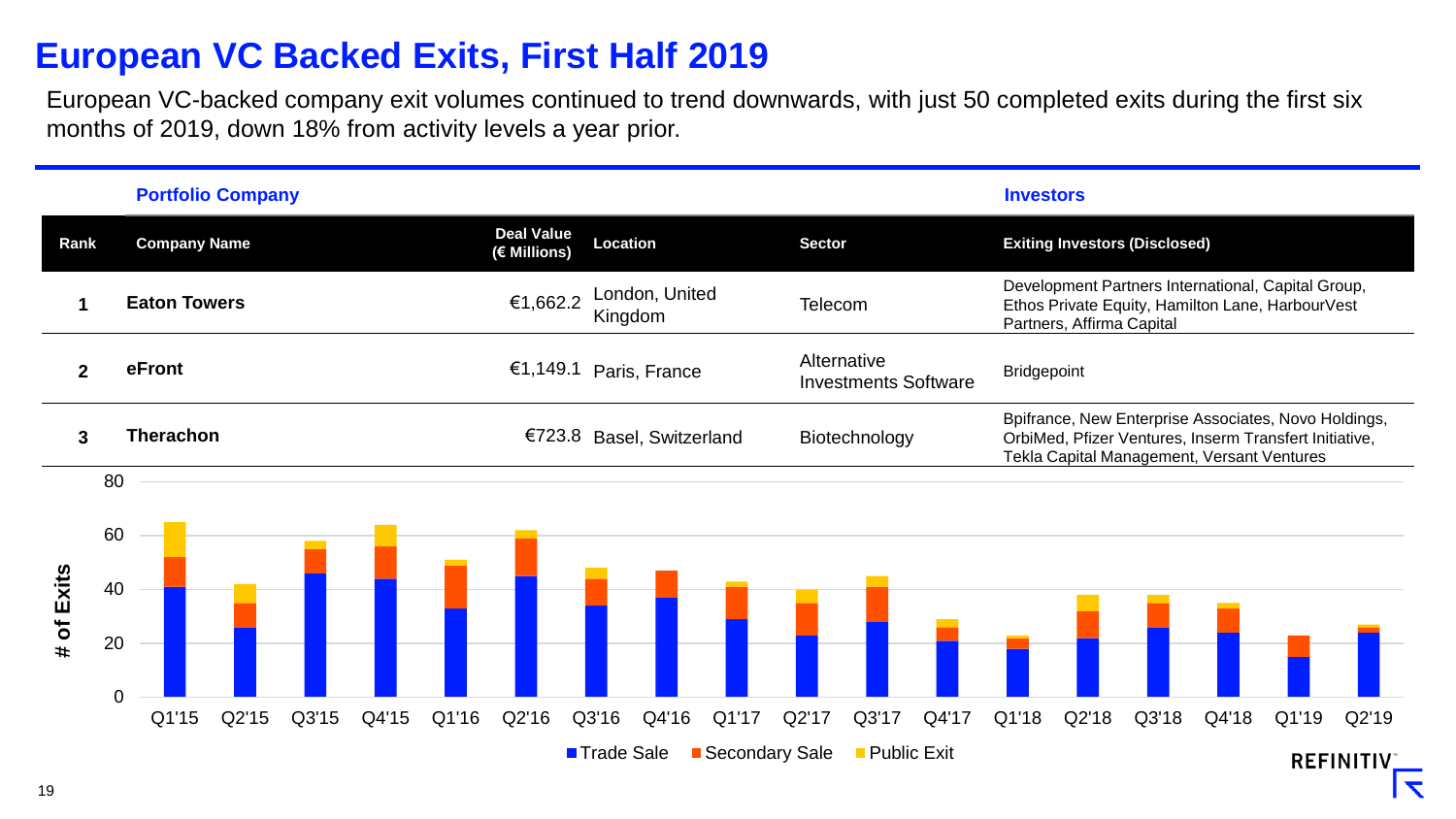#### **Cambridge Associates: Venture Capital Fund Performance**

European private independent funds continued their trend of increasing performance in the beginning of 2019. While returns still lagged slightly behind those of U.S. VC funds, they showed greater outperformance of local public markets.